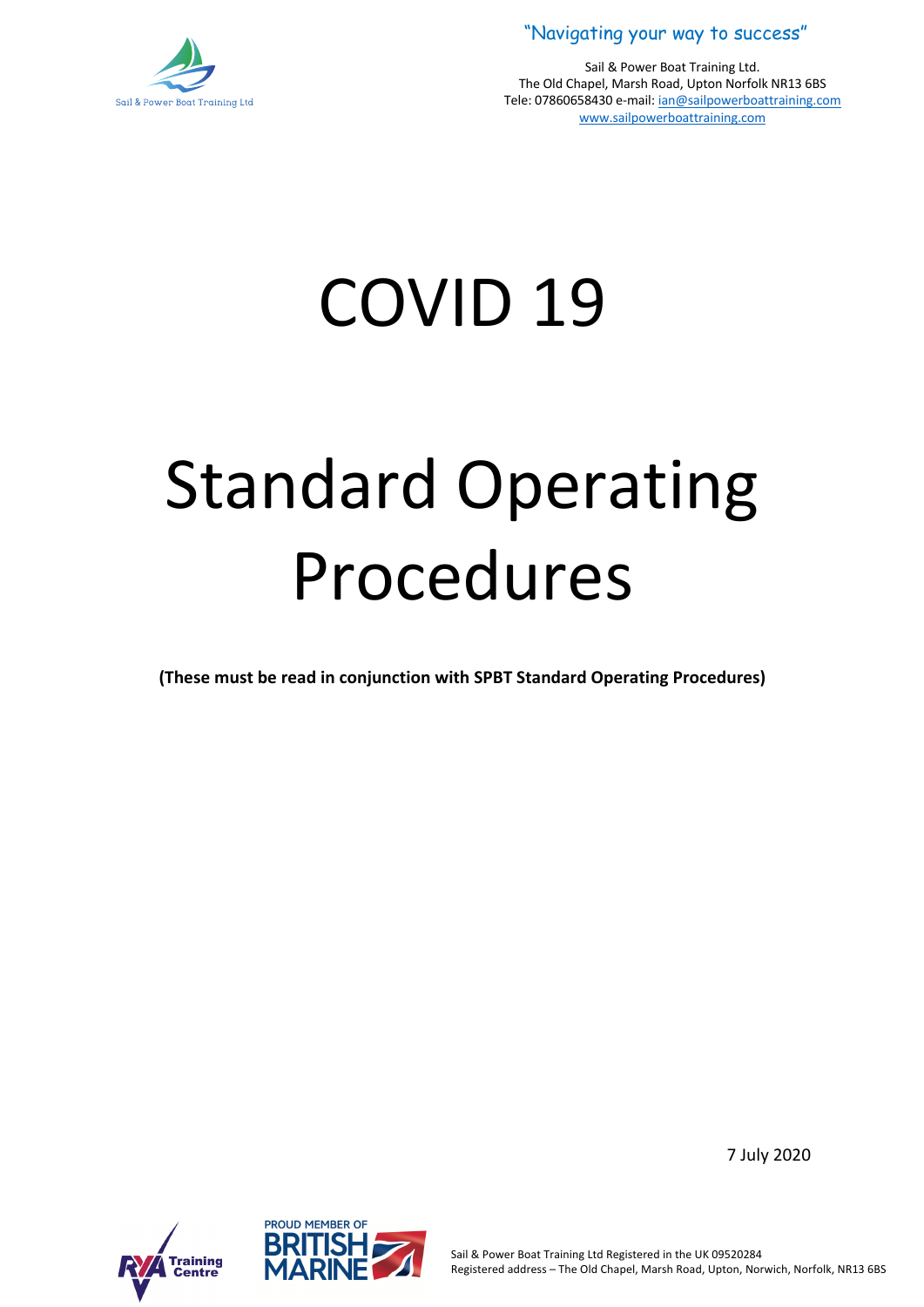



## **Sail & Power Boat Training Ltd**

## **Standard Operations Procedures during Covid 19**

- **1- Risk Assessment & Mitigating Measures**
- **2- Client Questionnaire**
- **3- Covid 19 Information for Staff & Clients**
- **4- Workplace Measures**
- **5- Hand Washing Techniques**



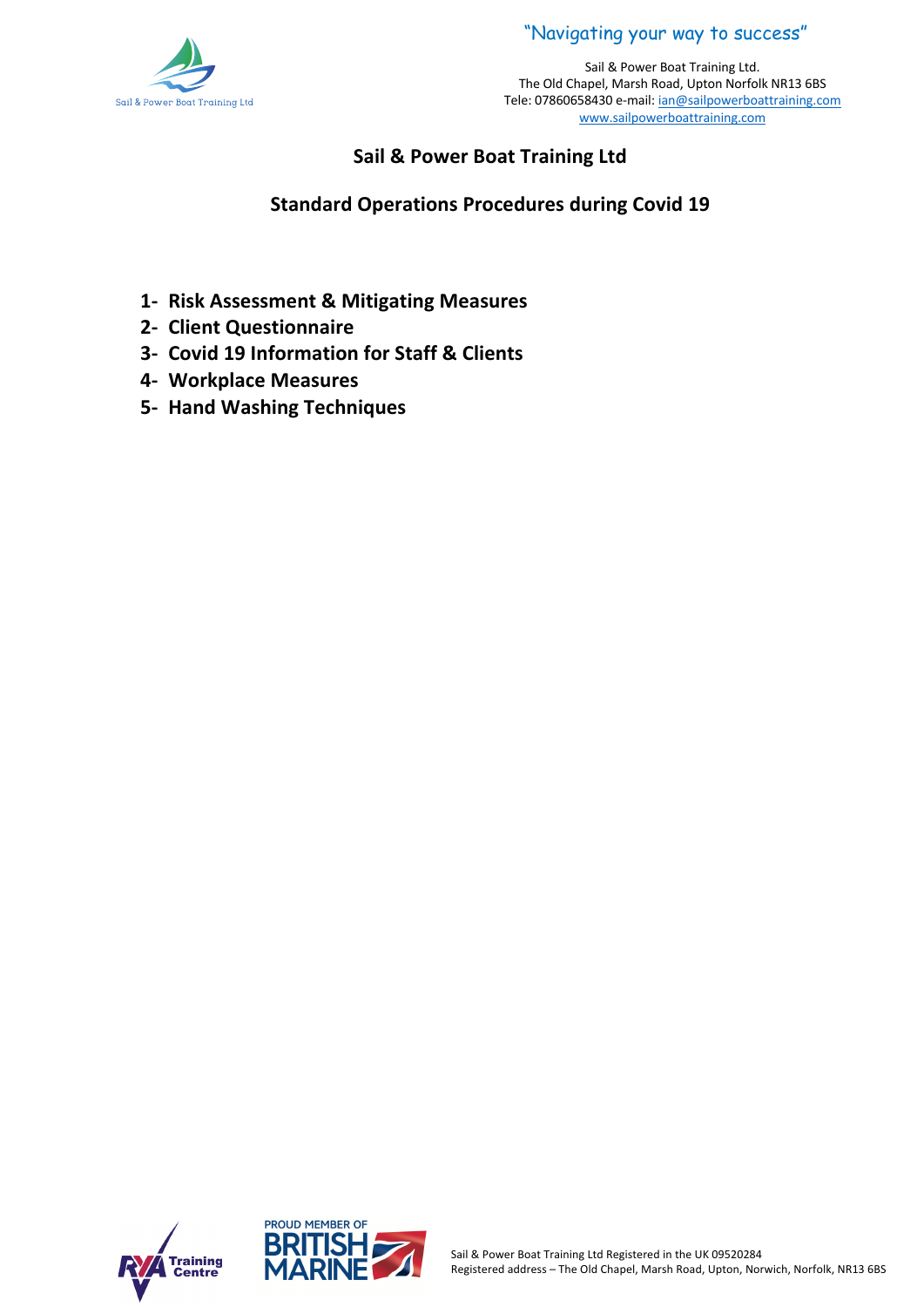



# **Sail & Power Boat Training Ltd – Standard Operations Procedures during Covid 19**

#### **Risk Assessment and Mitigating Measures**

This assessment concerns only risks to the company, its staff, clients and 3<sup>rd</sup> parties arising from the Coronavirus epidemic.

The assessment is to be reviewed at fortnightly intervals.

#### **RISKS OF INFECTION**

The company core team and its sites at Royal Norfolk & Suffolk Yacht Club Lowestoft and Fox's Marina Ipswich are at risk of infection arriving in various possible ways:

1. By a staff member becoming infected during contact in their household or by random contact outside.

#### **Mitigating Measures:**

Every team member must exercise extreme care in their conduct outside work to minimise risk of contact AND COMPLY WITH GOIVERNMENT GUIDANCE AT ALL TIMES

If a staff member develops symptoms, they must self-isolate immediately, carry out actions required by government test and trace procedures and report the fact to the school Principal and to the Chief Instructor

If a staff member or client is contacted by the NHS Test and Trace organisation and asked to self-isolate they must comply and report the fact to the School Principal and to the Chief Instructor.

If a staff member or client during a coursebecomes aware for any reason that they may have been in contact with an infected person they must report this fact to the NHS Test and Trace organisation and to Ian Patience

Staff members are to take their temperature daily and record.



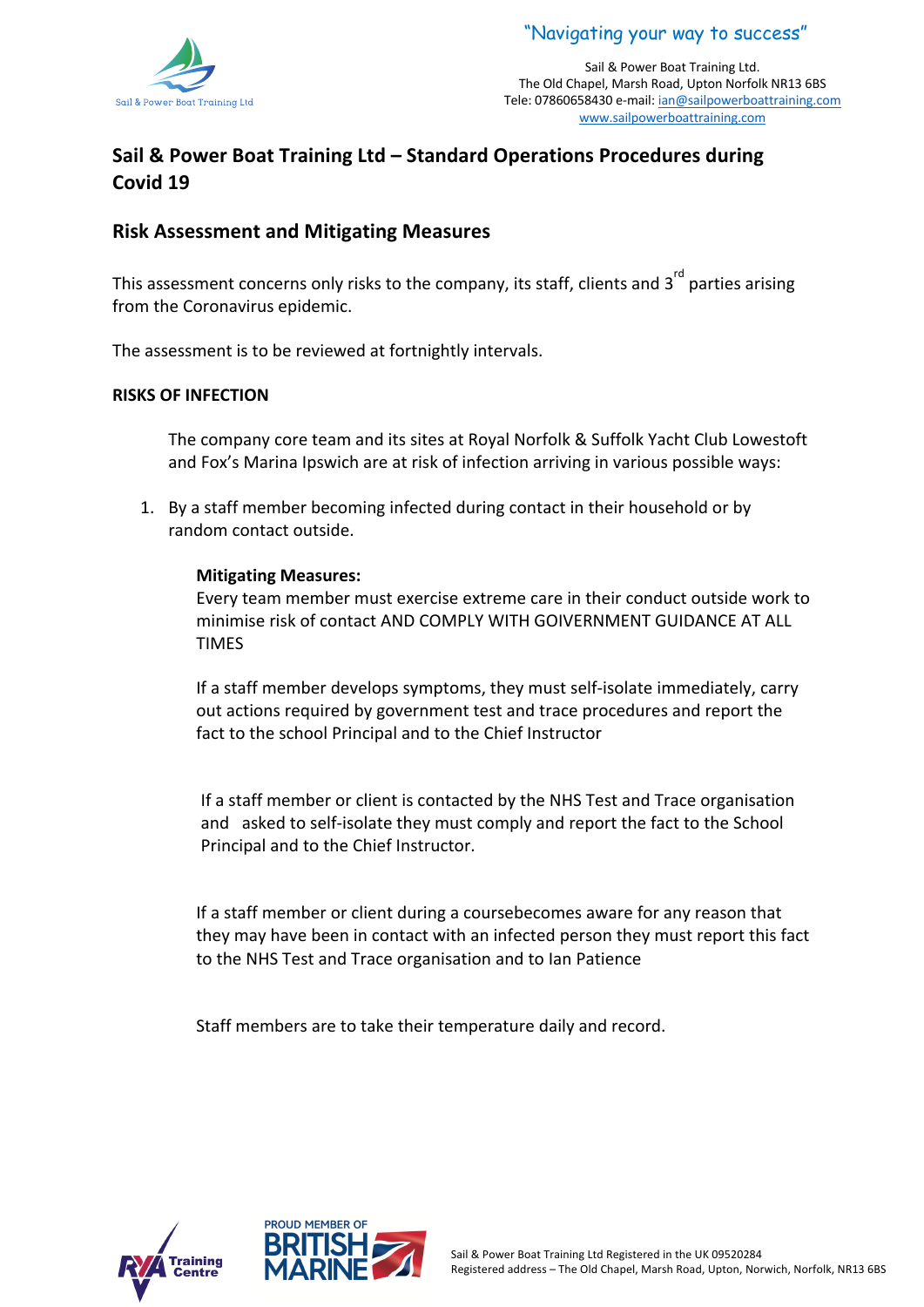



2. By a customer attending a course.

#### **Mitigating Measures:**

Prior to arrival during the booking process clients will be asked to declare that to the best of their knowledge (complete the client questionnaire) they and all known recent contacts do not have symptoms of Coronavirus, are not under an order to self-isolate and that, if at any time prior to arrival for the course or during the course they develop symptoms of the virus or become aware of a recent contact that creates a requirement to isolate they will immediately inform Sail & Power Boat Training and withdraw from the course.

On arrival on site each client will be asked to repeat this declaration verbally after reading a card.

On arrival on site each a client will be asked to allow their temperature to be taken by pyrometric thermometer.

Sail & Power Boat Training staff will maintain strict social distancing during all contact with clients. See 'Risk of Internal Transmission'.

3. By a 3<sup>rd</sup> party visitor.

#### **Mitigating Measures:**

Visitors arriving on site should be asked to wait at the door and complete any transaction without entering our training rooms or boats.

If a visitor has an appointment for a meeting the meeting shall, if at all possible, be conducted in the open air outside. If the meeting must be conducted under shelter maximum social distancing must be maintained.

4. Risk of Internal Transmission between Sail & Power Boat Training Staff by direct airborne transmission.

#### **Mitigating Measures:**

All staff and in particular if any admin work is required to be completed, should be done at home whenever possible.

Strict Social Distancing is to be maintained between staff as far as possible. This means avoiding passing in narrow areas on board any boats only having one person at a time inside any small space such as the office / storeroom, galley and if meeting in the classroom, sitting with at least 2 metres space between any 2 people.



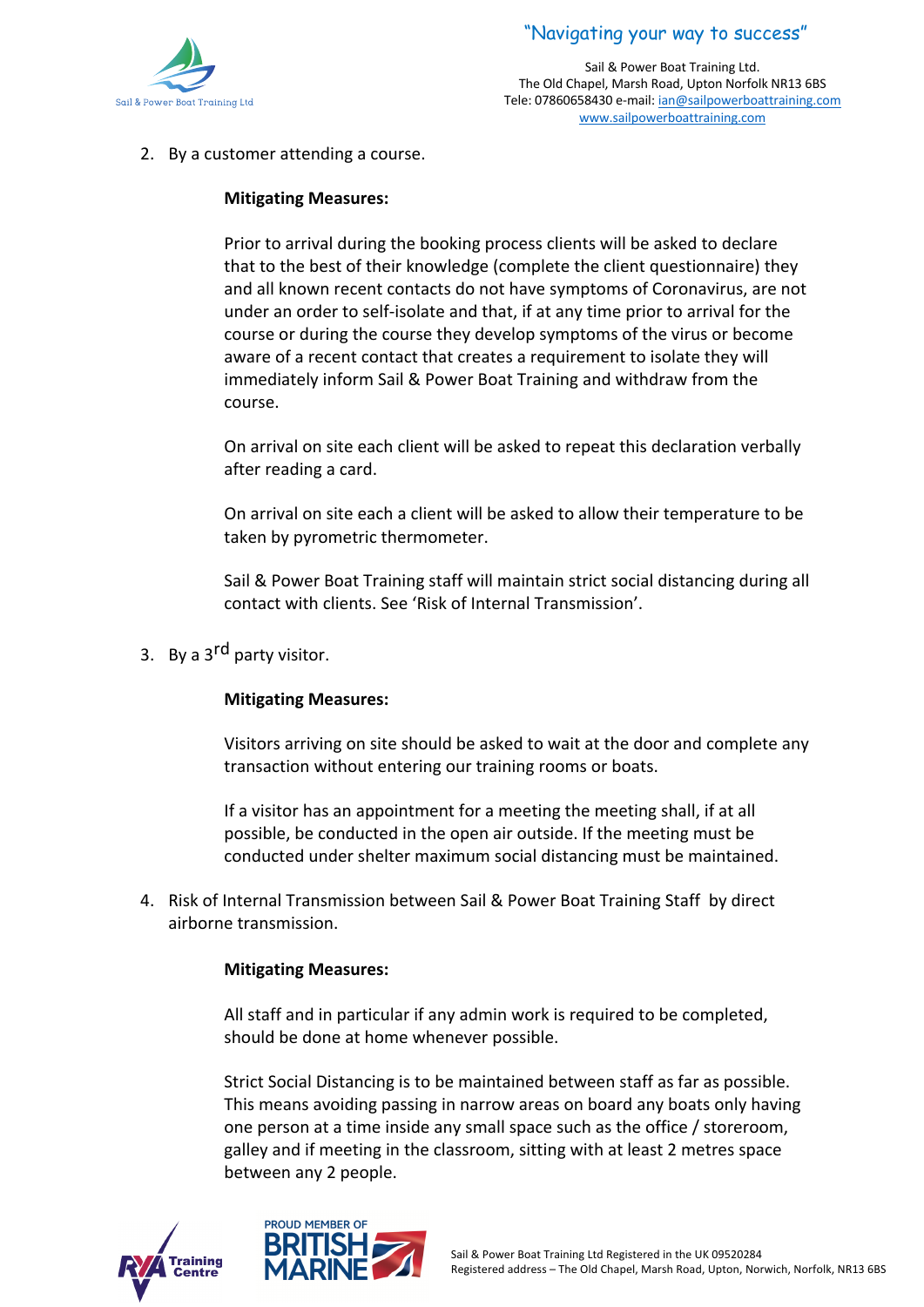

5. Transmission via Surfaces Touched.

#### **Mitigating Measures:**

Training room and boats: Doorknobs, key pad, handrails and galley surfaces to be disinfected twice per day: first thing in the morning and in the evening at the end of work. This task to be supervised by the chief instructor and may be delegated to an instructor.

6. Risk of Internal Transmission between Staff and Clients on Boats.

#### **Mitigating Measures:**

Wash hands with soap and water plus use hand sanitizer on a regular bases. Crew numbers to be restricted to max 4 plus skipper for yachts or max 2 students plus skipper for power boats. Client and staff to maintain 2 metres distance from people in other household groups or 1 meter plus whenever possible.

- 7. Instructor and client on optimum spacing around the yacht and rib organising deckwork so as to minimise proximity and risk of transmission.
- 8. Transmission via Surfaces Touched on Boats.

#### **Mitigating Measures:**

Staff and clients wash hands on arrival at the marina pontoon Full surface clean at the end of every day of following surfaces:

#### Action Instructors

External handholds used to access the boat including shrouds, guard rail, pushpit, Steering wheel, winch handles, clutches, coachroof grab handles, companionway surfaces. Internal handholds and fiddles around the galley and chart table Heads door handle Heads toilet bowl, toilet seat, toilet pump, locker knobs.

This schedule and a record of cleans to be held in the boat's documents and initialled by the skipper each day. Cleaning process and products to be specified and supplies to boats arranged by the Ian Patience.

Lifejackets to be washed at the end of each course by Ian Patience and hung up to dry. Lifejackets to be issued to individuals at the beginning of each



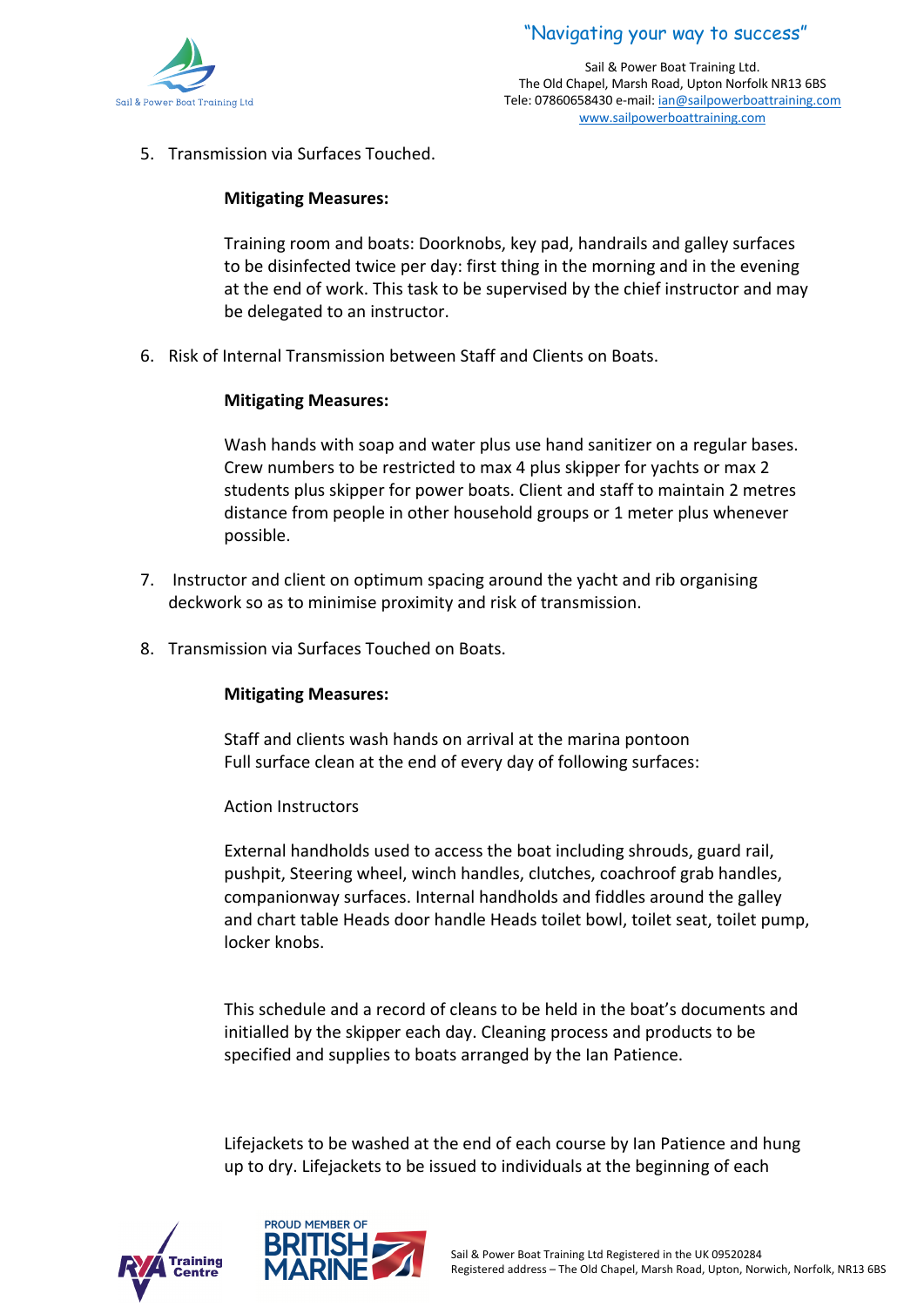



course and kept by those individuals separate from other lifejackets until the end of the course.

9. Risk of Internal Transmission between Staff and Clients in the Classroom.

#### **Mitigating Measures:**

Student numbers in the training room to be limited to 4 or 6 maximum with desk seating to be re-arranged to achieve 2 metres separation

Students to be asked/briefed to enter or leave the training room one at a time.

Students to be briefed in arrival to maximise social distancing (minimum 2 metres).

10. Transmission via Surfaces Touched in the Classroom.

#### **Mitigating Measures:**

Daily cleaning of the training room, entrance and internal surfaces.

Clients to clean their hands with hand sanitizer before entering the training room at the cleaning station and also when re-entering after leaving for any reason

All teaching equipment to be cleaned at the end of each day



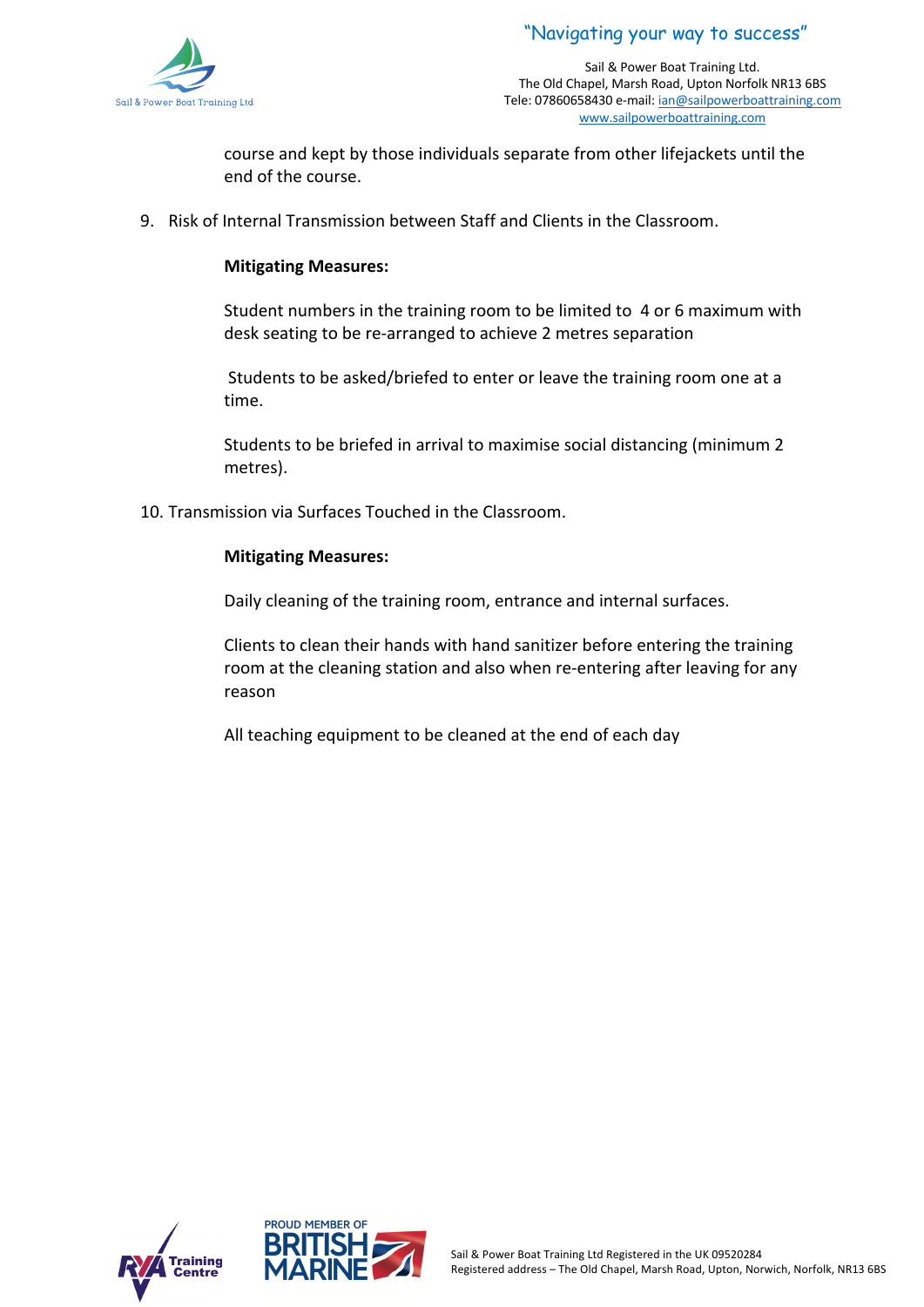



## **COVID-19 Client Questionnaire**

The health and safety of our staff, clients, families and visitors remains the top priority of Sail & Power Boat Training Ltd. As the Coronavirus situation continues to evolve globally, we're asking you to complete this questionnaire to help prevent the spread of or exposure to COVID-19. If you answer "yes" to any questions, we respectfully request you reschedule your course. If you answer "no" to these questions and plan to proceed with your course, please email this completed document back to us using the following e-mail ian@sailpowerboattraining.com

While in our training centre, marinas and Yacht Club, we ask you to exercise safe social distancing guidelines, avoid handshakes and abide by current health guidelines to frequently and thoroughly wash your hands-on arrival and departure and where possible carry and use hand sanitiser. Please arrive at your designated time and use the hand sanitisers on entry to the building. If you use any PPE please take it back home with you. Do not dispose of on our site. Do not touch anything whilst on site.



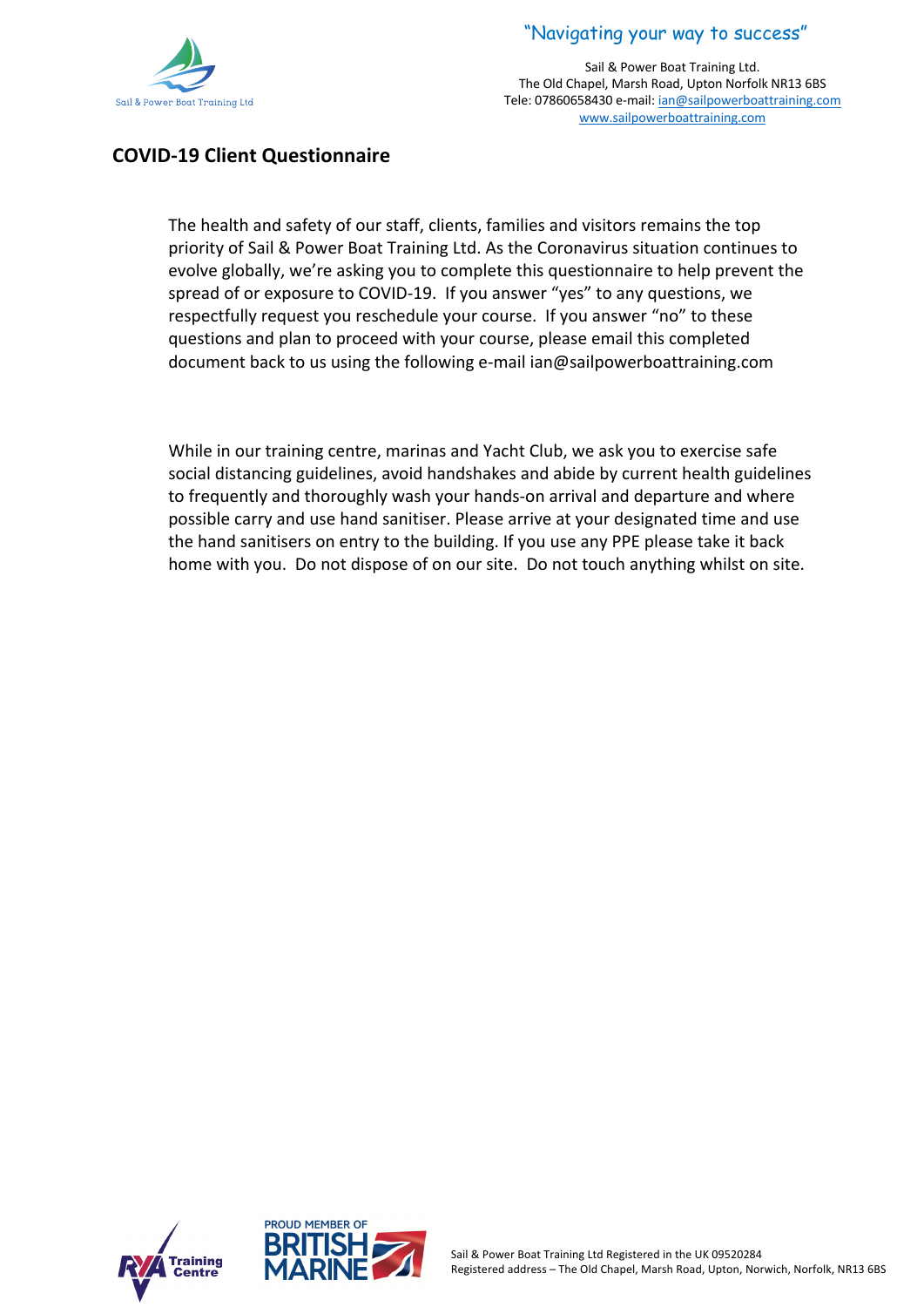

Sail & Power Boat Training Ltd. The Old Chapel, Marsh Road, Upton Norfolk NR13 6BS Tele: 07860658430 e-mail: ian@sailpowerboattraining.com www.sailpowerboattraining.com

# **COVID-19 Visitor Questionnaire**

| <b>Client Name:</b>                                   | <b>Client Mobile/Home Phone Number:</b> |
|-------------------------------------------------------|-----------------------------------------|
| Click or tap here to enter text.                      | Click or tap here to enter text.        |
| Course                                                | <b>Instructors Name</b>                 |
| Click or tap here to enter text.                      | Click or tap here to enter text.        |
| <b>Planned Dates</b><br>Click or tap to enter a date. | Click or tap here to enter text.        |

| <b>SELF DECLARATION BY VISITOR</b> |                                                                                                                                                                                                               |
|------------------------------------|---------------------------------------------------------------------------------------------------------------------------------------------------------------------------------------------------------------|
| 1.                                 | Have you been diagnosed with COVID-19 within the last 14 days                                                                                                                                                 |
|                                    | Yes<br><b>No</b>                                                                                                                                                                                              |
| 2.                                 | Have you been in contact with someone who has been diagnosed with COVID-19 within the last 14 days                                                                                                            |
|                                    | Yes<br><b>No</b>                                                                                                                                                                                              |
| 3.                                 | Have you been in contact with someone who may have been exposed to COVID-19 within the last 14 days                                                                                                           |
|                                    | Yes<br><b>No</b>                                                                                                                                                                                              |
| 4.                                 | Have you experienced any of the following symptoms; within the last 14 days<br><b>High temperature</b><br>Dry, persistent cough<br>Anosmia – loss of taste and smell<br>Sore throat<br>• Difficulty breathing |
|                                    | • Feeling weak<br>Headache and body aches<br>• Blocked nose<br>Chills<br>Diarrhoea                                                                                                                            |
|                                    | Yes<br>No                                                                                                                                                                                                     |
| 5.                                 | Have you visited any facility or location with confirmed Covid-19 Cases                                                                                                                                       |
|                                    | Yes<br><b>No</b>                                                                                                                                                                                              |
| 6.                                 | Have you travelled abroad in the last 14 days. https://www.gov.uk/foreign-travel-advice                                                                                                                       |
|                                    | Yes<br><b>No</b>                                                                                                                                                                                              |

If the answer to any of the above questions is "yes," access to the site will be denied and please defer your visit. If you answer "no," please proceed. Thank you.

If you feel unwell and are displaying the majority of the symptoms listed in section 4, particularly the first three, you should stay at home and follow the current Government guidelines.



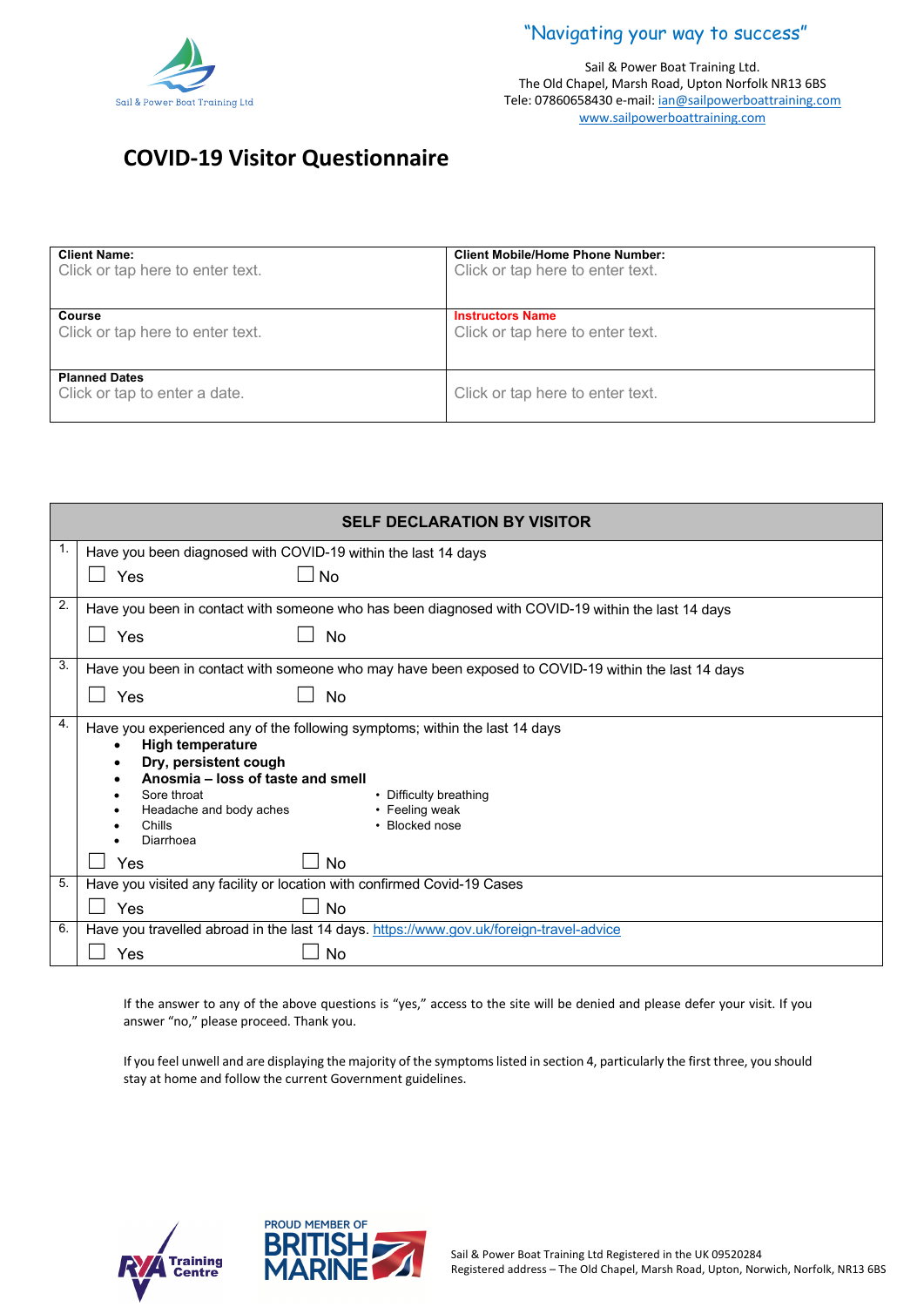



# **COVID 19 Information for Staff & Clients**

#### **What is COVID 19**

COVID-19 is a highly contagious virus that may result in you displaying the following symptoms;

- High temperature
- Dry, persistent cough
- anosmia loss of taste and smell
- Difficulty breathing
- Sore throat
- Headache and body aches
- Feeling weak
- Chills
- Blocked nose
- Diarrhoea

If you feel unwell and are displaying the majority of these symptoms, particularly the first three, you should stay at home and follow the current Government guidelines.

#### **General rules to protect yourself and others:**

- Pay attention to symptoms
- Stay at home for 7 days if experiencing symptoms
- Cough or sneeze in a disposable tissue. If you don't have a tissue, use your sleeve.
- Throw away disposable handkerchief immediately after use
- Avoid touching your eyes nose and mouth with unwashed hands
- Wash your hands with soap and water or a sanitiser gel several times a day for at least 20 seconds.
- Keep at least 2m away from others where possible (1 metre PLUS if not)



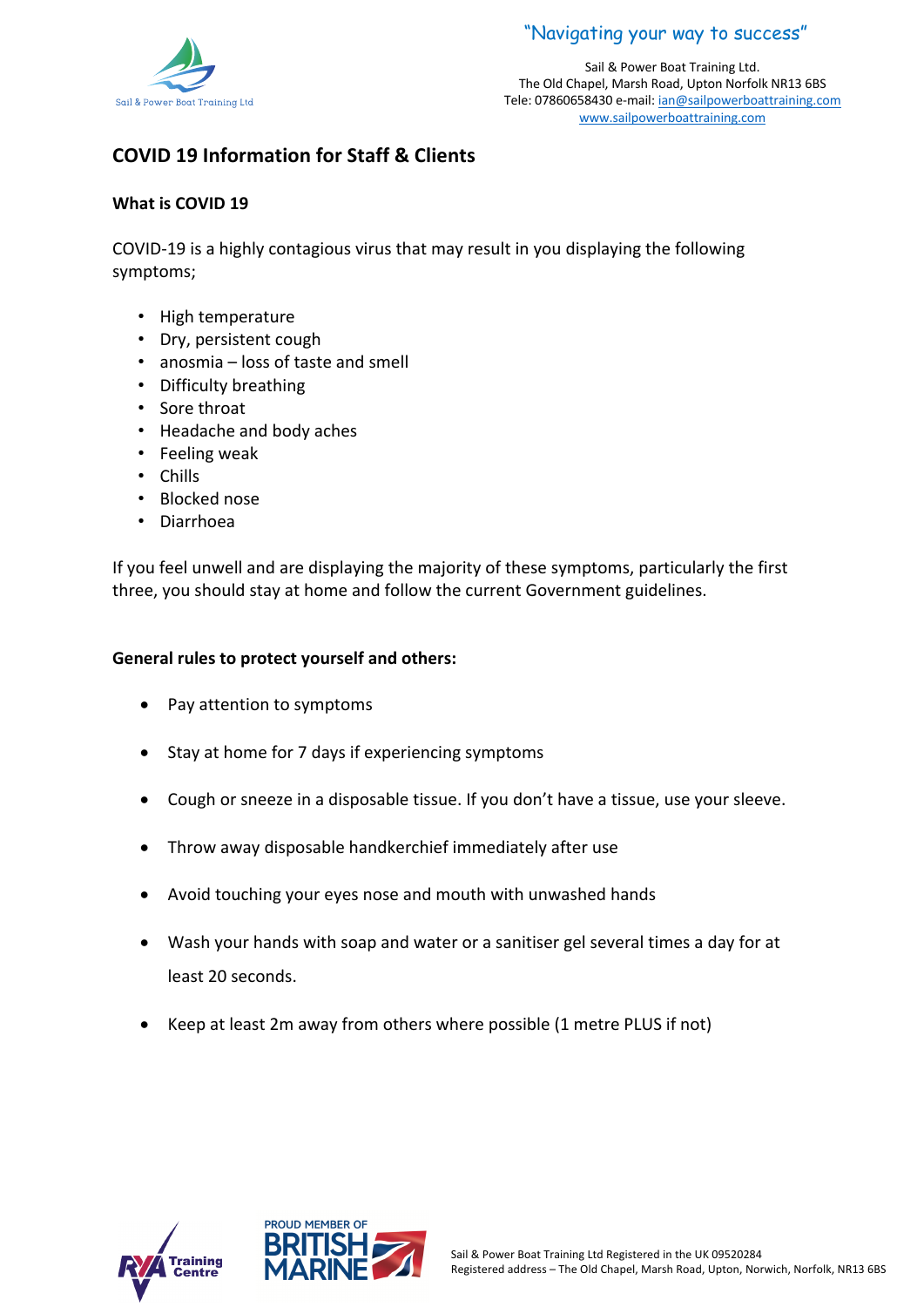

Sail & Power Boat Training Ltd. The Old Chapel, Marsh Road, Upton Norfolk NR13 6BS Tele: 07860658430 e-mail: ian@sailpowerboattraining.com www.sailpowerboattraining.com

### **Workplace Control Measures**

In order to keep you safe we have introduced the following site rules whilst at work;

- Always keep 2m distance from others **(1 metre PLUS if not)** if queueing to access the workplace
- Use the hand sanitisers placed at the entrance to the site, on the Yacht & Power Boat
- Follow the one-way flow system in operation when moving around the site
- Observe the maximum occupancies of training room for that course
- Use the hand sanitiser stations when moving from one area to another
- Observe the distancing rules when at your workstation and surrounding area
- Follow local rues as indicated by floor and wall signage.
- Clean common touch parts of equipment such as VHF radio, steering wheel, throttle control after use using the wipes provided
- If the activity requires two persons, ensure you always pair up with the same colleague and minimise the time spent together
- Maintain distancing rules when using common areas such as toilet facilities and access routes
- When leaving site maintain social distancing in any queues. Do not congregate in groups.

**In an emergency, for example, an accident, fire, or break-in, people do not have to stay 1m apart if it would be unsafe.**